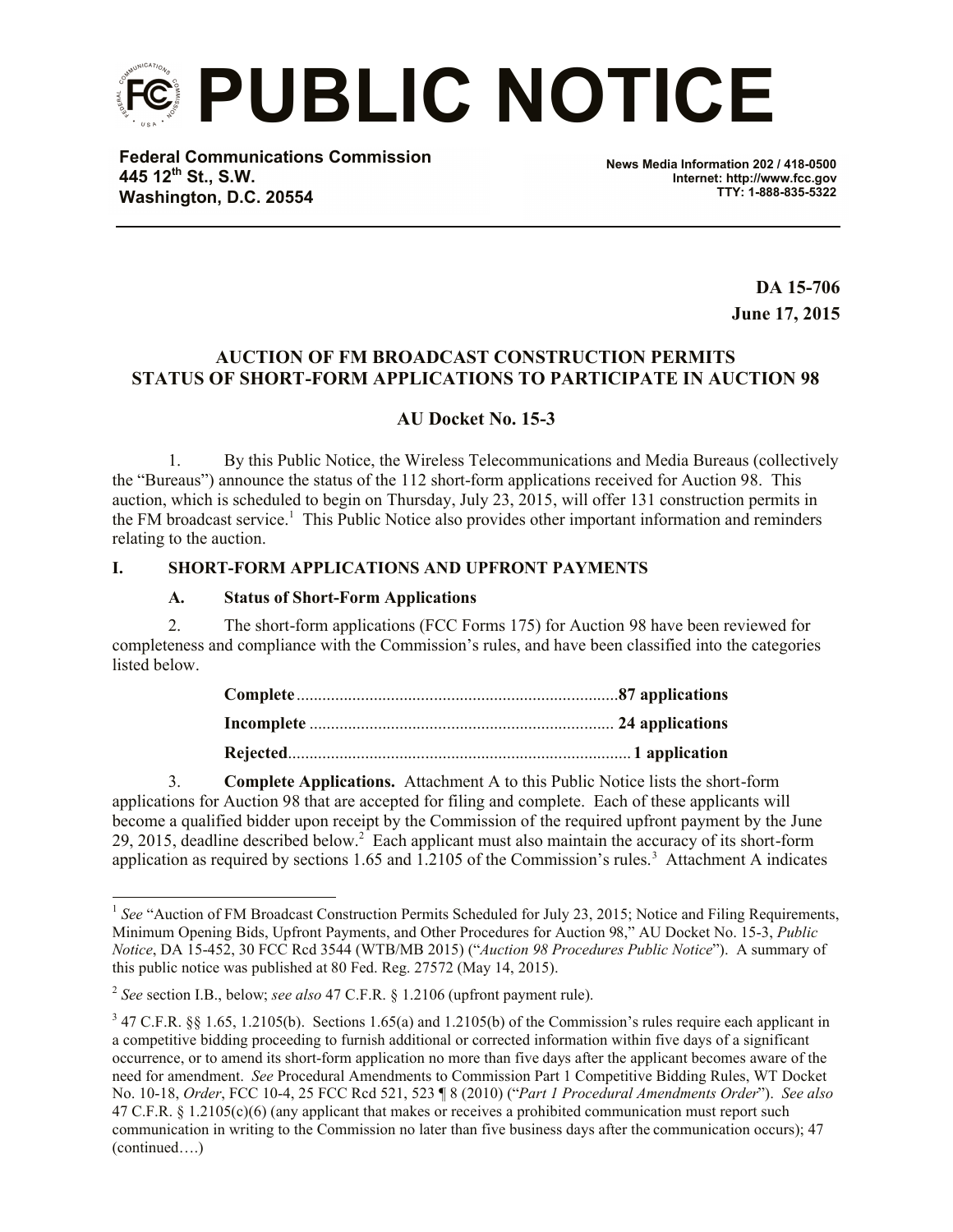the construction permits selected by each applicant on its short-form application. If an applicant claimed a new entrant bidding credit,<sup>4</sup> the applicant's claimed bidding credit percentage for each construction permit is indicated as 35 percent or 25 percent.

4. Designation of an application as complete indicates the applicant has provided the certifications and basic information concerning its qualifications as required by the Commission's competitive bidding rules for participation in the auction. Under the Commission's two-phased auction application process, a winning bidder must submit a long-form application after the close of the auction to demonstrate its qualifications to hold a Commission construction permit or license and, if a bidding credit is requested, its eligibility for the bidding credit requested.<sup>5</sup> Thus, a determination that a short-form application is complete and complies with the Commission's competitive bidding rules and policies is not determinative of an applicant's qualifications to hold a license or of entitlement to a bidding credit. In the event that an applicant is found unqualified to be a Commission permittee or licensee or is ineligible for claimed designated entity benefits, it will be liable for any obligations incurred as a result of its participation in the auction.<sup>6</sup>

5. **Incomplete Applications.** Attachment B to this Public Notice lists the short-form applications for Auction 98 that are accepted for filing but found to be incomplete or otherwise deficient. Each of these applicants will receive a letter identifying the deficiency(ies) in its application. This letter will be sent to the contact person and contact address listed on the incomplete application via overnight delivery, along with a copy of this Public Notice. To become a qualified bidder, each applicant must make the required upfront payment and resubmit its application, having corrected any deficiencies, by the June 29, 2015, deadline.<sup>7</sup> Each applicant must also maintain the accuracy of its short-form application as required by sections 1.65 and 1.2105 of the Commission's rules.<sup>8</sup>

6. **Rejected Application**. Attachment C to this Public Notice lists the short-form application for Auction 98 classified as rejected. An applicant whose application has been classified as rejected is disqualified from participation in Auction 98. 9 The Commission concluded in the *Second Report and Order* in *Reexamination of the Comparative Standard for Noncommercial Educational Applicants* that any application for a noncommercial educational ("NCE") station that is mutually exclusive with any application for a commercial broadcast station will be returned as unacceptable for filing.<sup>10</sup> The application identified in Attachment C has checked "yes" to the Noncommercial Educational (Continued from previous page)

C.F.R. § 73.5007(a) (changes in circumstances underlying an applicant's new entrant bidding credit eligibility claim must be reported immediately and no later than five business days after the change occurs).

<sup>4</sup> The new entrant bidding credit is not available to an applicant if it, and/or any individual or entity with an attributable interest in the applicant, has an attributable interest in more than three media of mass communications, or in any existing media of mass communications in the "same area" as the broadcast facility proposed in this auction. 47 C.F.R. § 73.5007. *See* 47 C.F.R. § 73.5007(b)(1)-(3) for the specific service definitions of "same area."

5 *See* 47 C.F.R. §§ 1.2107, 1.2109, 73.5005; *see also* Implementation of Section 309(j) of the Communications Act – Competitive Bidding, PP Docket No. 93-253, *Second Report and Order*, FCC 94-61, 9 FCC Rcd 2348, 2376-77 ¶¶ 163-168 (1994)(*"Competitive Bidding Second Report and Order"*).

6 *See generally* 47 C.F.R. § 1.2109.

7 *See* 47 C.F.R. §§ 1.2105(b), 1.2106.

8 47 C.F.R. §§ 1.65, 1.2105.

<sup>9</sup> The rejected applicant will retain its status as an applicant in Auction 98. As with any other applicants that may be found not qualified to bid, this applicant will remain subject to the Commission's rules prohibiting certain communications, 47 C.F.R. §§ 1.2105(c) and 73.5002(d).

<sup>10</sup> Reexamination of the Comparative Standard for Noncommercial Educational Applicants, MM Docket No. 95-31, *Second Report and Order*, 18 FCC Rcd 6691, 6699-6700 ¶¶ 21-22, FCC 03-44 (2003); *Memorandum Opinion and Third Order on Reconsideration*, 23 FCC Rcd 17423, FCC 08-219 (2008). This procedure has been codified at 47 C.F.R. § 73.5002(b).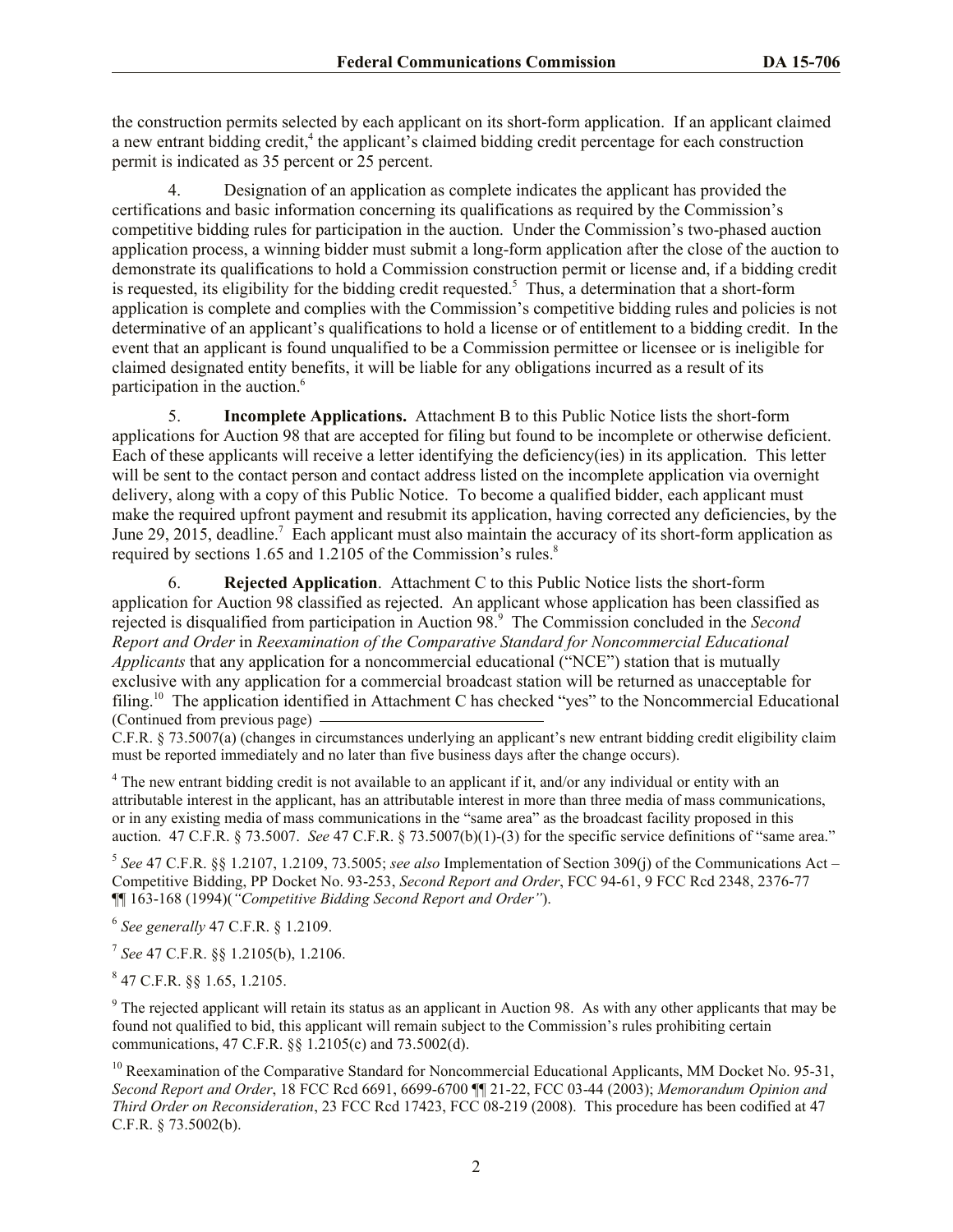election question on the FCC Form 175 for the NCE FM broadcast stations selected on that application, is mutually exclusive with applications for FM commercial broadcast stations,<sup>11</sup> and therefore is excluded from further Auction 98 participation.<sup>12</sup>

# **B. Upfront Payments**

7. Upfront payments and accompanying FCC Remittance Advice forms (FCC Form 159, Revised 2/03) for Auction 98 are due in the proper account at U.S. Bank, St. Louis, Missouri, **by 6:00 p.m. Eastern Time (ET) on Monday, June 29, 2015.** In order to meet the Commission's upfront payment deadline, an applicant's payment must be credited to the Commission's account by the deadline. **Payments must be made by wire transfer only in accordance with the instructions provided in the**  Auction 98 Procedures Public Notice.<sup>13</sup> No other payment method is acceptable for this auction.<sup>14</sup> Each applicant is reminded to provide its FCC Registration Number ("FRN") on the FCC Form 159 and to submit the same FRN with all future payments for Auction 98. At least one hour before placing the order for the wire transfer (but on the same business day), each applicant must fax a completed FCC Form 159 to U.S. Bank at (314) 418-4232.

8. Each applicant is responsible for ensuring timely submission of its upfront payment and for timely filing of an accurate and complete FCC Remittance Advice Form (FCC Form 159).<sup>15</sup> An applicant should coordinate with its financial institution well ahead of the due date regarding its wire transfer and allow sufficient time for the wire transfer to be initiated and completed prior to the deadline. The Commission has repeatedly cautioned auction participants about the importance of planning ahead to prepare for unforeseen last-minute difficulties in making payments by wire transfer.<sup>16</sup> Each applicant should obtain confirmation from its financial institution that its wire transfer to U.S. Bank was successful and from Commission staff that the applicant's payment has been received by the Commission in the proper account. For confirmation from the Commission, contact Gail Glasser of the Office of Managing Director's Revenue & Receivables Operations Group/Auctions at (202) 418-0578, or Theresa Meeks at (202) 418-2945. Detailed information regarding upfront payments, including additional requirements for "former defaulters," can be found in the *Auction 98 Procedures Public Notice* under section II.F. and l

 $11$  Applications specifying the same FM station construction permit are considered mutually exclusive. Implementation of Section 309(j) of the Communications Act – Competitive Bidding for Commercial Broadcast and Instructional Television Fixed Service Licenses, MM Docket No. 97-234, *First Report and Order,* FCC 98-194, 13 FCC Rcd 15920, 15979 n.166 (1998) ("*Broadcast First Report and Order"*), *Memorandum Opinion and Order*, FCC 99-74, 14 FCC Rcd 8724 (1999), *Memorandum Opinion and Order*, FCC 99-201, 14 FCC Rcd 12541 (1999), *aff'd*, *Orion Communications Ltd. v. FCC*, 221 F.3d 196, No. 98-1424, slip op. (D.C. Cir. June 13, 2000) (unpublished opinion available at 2000 WL 816046 (D.C. Cir.), *aff'd, Orion Communications Ltd. v. FCC,* 213 F.3d 761 (D.C. Cir. 2000).

<sup>12</sup> The Bureaus provided guidance on this noncommercial educational status election in the *Auction 98 Procedures Public Notice*, including an explanation of the consequences of claiming such status in the context of this auction. *See Auction 98 Procedures Public Notice*, DA 15-452, 30 FCC Rcd at 3566 ¶ 75.

<sup>13</sup> *See Auction 98 Procedures Public Notice*, DA 15-452, 30 FCC Rcd at 3569-73 ¶¶ 93-105, C-1 – C-2. A wire transfer is a transaction that is initiated through an applicant's bank. It authorizes the bank to wire funds from an applicant's account to the Commission's account.

<sup>&</sup>lt;sup>14</sup> The Commission will not accept checks, credit cards, or automated clearing house ("ACH") payments.

<sup>&</sup>lt;sup>15</sup> Each applicant may access an electronic pre-filled version of the FCC Form 159 through the FCC Auction System. *See Auction 98 Procedures Public Notice*, DA 15-452, 30 FCC Rcd at 3571 ¶ 98, C-1 – C-2.

<sup>&</sup>lt;sup>16</sup> See, e.g., Letter to Lee G. Petro, counsel for Four Corners Broadcasting, LLC, from Margaret W. Wiener, Chief, Auctions and Spectrum Access Division, DA 10-1270, 25 FCC Rcd 9046 (WTB 2010); Letter to David G. O'Neil, counsel for Spectrum Acquisition, Inc., from Margaret W. Wiener, Chief, Auctions and Spectrum Access Division, DA 08-622, 23 FCC Rcd 4765 (WTB 2008); Letter to Patrick Shannon, counsel for Lynch 3G Communications Corp., from Margaret W. Wiener, Chief, Auctions and Industry Analysis Division, DA 03-1944, 18 FCC Rcd 11552 (WTB 2003).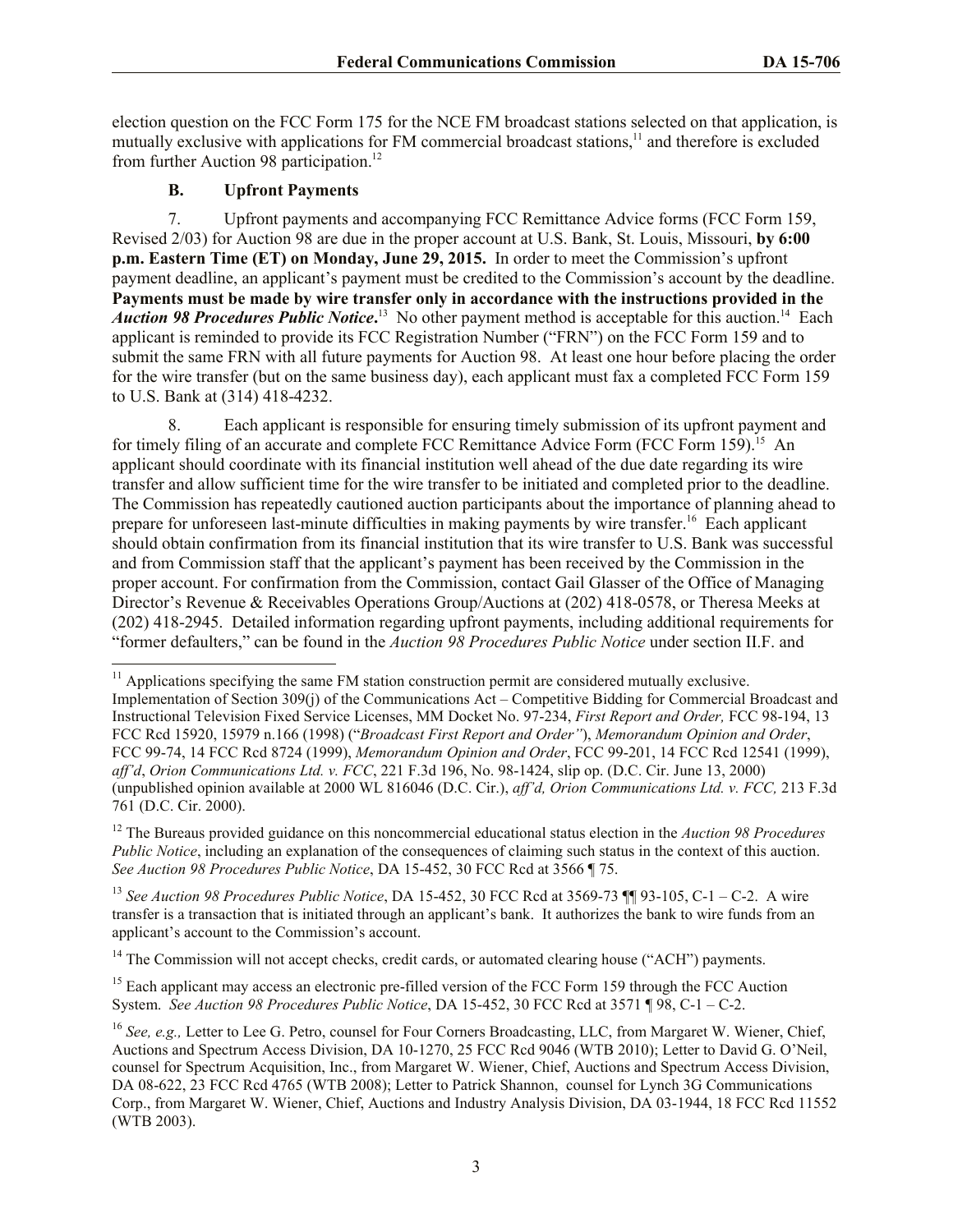section III.D.<sup>17</sup>

# **C. Short-Form Application Changes and Resubmission**

9. Each applicant whose application for Auction 98 has been identified as incomplete must address defects in its application during the resubmission window, which is now open. 18 Corrected applications must be filed **prior to 6:00 p.m. ET on Monday, June 29, 2015.** This will be the only opportunity to cure application defects. Late resubmissions will not be accepted. An applicant that filed an application deemed to be incomplete or otherwise deficient, as noted in Attachment B to this Public Notice, must submit a timely and sufficient upfront payment before the Commission will review its resubmitted application. If an application is incomplete or otherwise deficient after the resubmission deadline has passed or if the required upfront payment is not made by the specified deadline, the applicant will not be permitted to participate in bidding.<sup>19</sup>

10. During this resubmission window, all applicants may make minor changes as described below in more detail. We remind applicants that sections 1.65 and 1.2105 of the Commission's rules require an applicant to maintain the accuracy and completeness of information furnished in its pending short-form application.<sup>20</sup> Each applicant should amend its short-form application to furnish additional or corrected information within five days of a significant occurrence, or no more than five days after the applicant becomes aware of the need for amendment.<sup>21</sup> To the extent that changes may be made directly in the electronic Form 175 at the time of the amendment, an applicant must modify its short-form application electronically.<sup>22</sup> An applicant seeking to report changes outside of the resubmission window must submit a letter briefly summarizing the changes by e-mail to the attention of Margaret Wiener, Chief, Auctions and Spectrum Access Division, Wireless Telecommunications Bureau, at the following address: auction98@fcc.gov. Questions about changes should be directed to the Auctions and Spectrum Access Division at (202) 418-0660.

11. The electronic Form 175 will not permit an applicant to make changes to its application after the short-form application filing deadline, including changes to the following data fields: applicant name, legal classification, certifier, bidding credit, and permit selection. The electronic Form 175 also will not permit an applicant to change the identification of the application's proposed facilities as noncommercial educational. Administrative and minor changes can be made, including, for example, deletion and addition of authorized bidders (to a maximum of three), revision of addresses and telephone numbers of the applicants and their contact persons, and changes to responsible party. While changes can

<sup>20</sup> 47 C.F.R. §§ 1.65, 1.2105.

<sup>21</sup> *Id.*

 $^{22}$  During the resubmission phase, applicants will have electronic access to update the following application fields: jurisdiction of formation/country of citizenship, applicant address, responsible party information, responsible party address, contact information, contact address, authorized bidder information, bidding option (telephonic or electronic), agreement information, and ownership information. During the resubmission period, some required updates in an Auction 98 Form 175 may need to be submitted by uploading an attachment. During all phases of the application process, applicants have electronic access to make certain administrative changes including updates to: applicant address, responsible party address, contact information, contact address, and bidding option (telephonic or electronic).

l <sup>17</sup> *See Auction 98 Procedures Public Notice*, DA 15-452, 30 FCC Rcd at 3564-66 ¶¶ 68-73, 3569-73 ¶¶ 93-105.

 $18$  47 C.F.R. § 1.2105(b)(2).

 $19$  Any applicant that submits a short-form application but fails to become a qualified bidder for any reason, including a failure to timely submit an upfront payment, will retain its status as an applicant in Auction 98 and will remain subject to the Commission's rules prohibiting certain communications, 47 C.F.R. §§ 1.2105(c) and 73.5002(d). Any such unqualified applicant will not be eligible to bid. *See Broadcast First Report and Order,* 13 FCC Rcd at 15979-80 ¶ 153.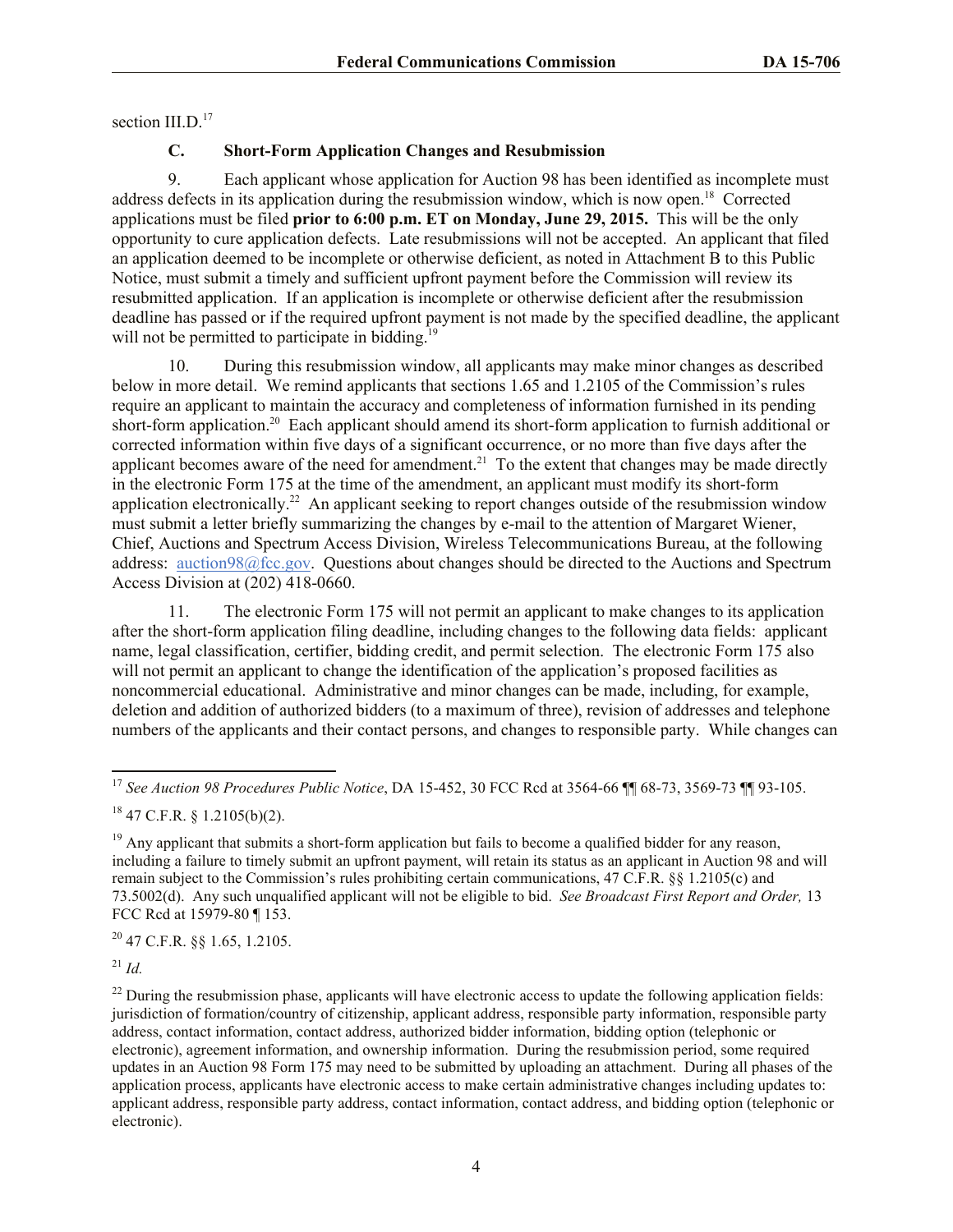be made to ownership and agreement information, $^{23}$  we remind each applicant that any application changes must comply with the Commission's rules, which prohibit, among other things*,* changes in ownership that would constitute an assignment or transfer of control, as well as changes in ownership or agreements that would constitute violations of section  $1.2105(c)$ .<sup>24</sup> If any application is changed to effect a major amendment, such as a change in control, the applicant will be ineligible to bid in the auction.<sup>25</sup>

## **II. OTHER IMPORTANT AUCTION 98 INFORMATION**

12. **Announcement of Qualified Bidders.** Approximately three weeks after the upfront payment deadline, following Commission review of resubmitted short-form applications and the correlation of payments and applications, a public notice listing all applicants qualified to bid in Auction 98 will be released. The same public notice will also include bidding schedules for both the mock auction and the first day of bidding.

13. When two or more short-form applications are submitted specifying the same FM allotment in Auction 98, mutual exclusivity exists for auction purposes and that construction permit must be awarded by competitive bidding procedures.<sup>26</sup> Once mutual exclusivity exists for auction purposes, even if only one applicant is qualified to bid for a particular construction permit, that applicant is required to submit a bid in order to obtain the construction permit. $27$ 

14. **Due Diligence.** Potential bidders are solely responsible for investigating and evaluating all technical and marketplace factors that may have a bearing on the value of the construction permits for broadcast facilities being offered in Auction 98. The Commission makes no representations or warranties about the use of this spectrum for particular services. Applicants should be aware that an FCC auction represents an opportunity to become an FCC permittee in a broadcast service, subject to certain conditions and regulations. These conditions include, but are not limited to, the condition that FCC licenses and other authorizations (whether awarded through competitive bidding or otherwise) are subject to the authority of the FCC, under the Communications Act of 1934, as amended, to modification through rulemaking and adjudicative proceedings. The Bureaus strongly encourage potential bidders to conduct their own research prior to the beginning of bidding in order to determine the existence of pending administrative or judicial proceedings, pleadings, applications, or authorizations that might affect their decisions regarding participation in the auction. A potential bidder should also review all underlying Commission orders, such as the specific *Report and Order* amending the FM Table of Allotments and allotting the FM channel(s) on which it plans to bid.<sup>28</sup> Additionally, a potential bidder should perform technical analyses or refresh their previous analyses to assure itself that, should it become a winning bidder for any Auction 98 construction permit, it will be able to build and operate facilities that will fully comply with the Commission's current technical and legal requirements. Participants in this auction should continue such research throughout the auction. For further details regarding due diligence, please

l

 $23$  For more information on making administrative changes to an existing application, see "Minor Modifications to Short-Form Applications" and "Maintaining Current Information in Short-Form Applications" in the *Auction 98 Procedures Public Notice*, DA 15-452, 30 FCC Rcd at 3566-68 ¶¶ 76-82 and Attachment B at B-9 – B-12.

<sup>&</sup>lt;sup>24</sup> *See* 47 C.F.R. § 1.2105(b) – (c).

<sup>25</sup> *See* 47 C.F.R. § 1.2105(b)(2). *See also, e.g.,* Letter to Koch Broadcasting Corp. and Birach Broadcasting Corp. from Margaret W. Wiener, Chief, Auctions and Spectrum Access Div. and Peter H. Doyle, Chief, Audio Div., DA 06-38, 21 FCC Rcd 147 (WTB/MB 2006) (dismissing short-form application filed for AM Auction 84 due to major amendment changing control).

<sup>26</sup> *See Broadcast First Report and Order*, 13 FCC Rcd at 15979 n.166.

<sup>27</sup> *See Auction 98 Procedures Public Notice*, DA 15-452, 30 FCC Rcd at 3547 ¶ 5.

<sup>&</sup>lt;sup>28</sup> *See* 47 C.F.R. § 73.202. The interactive auction tutorial for Auction 98 provides additional information on accessing an underlying allotment order. The auction tutorial may be accessed from the FCC's Auction 98 web page at http://wireless.fcc.gov/auctions/98/ through the "Auction Tutorial" link.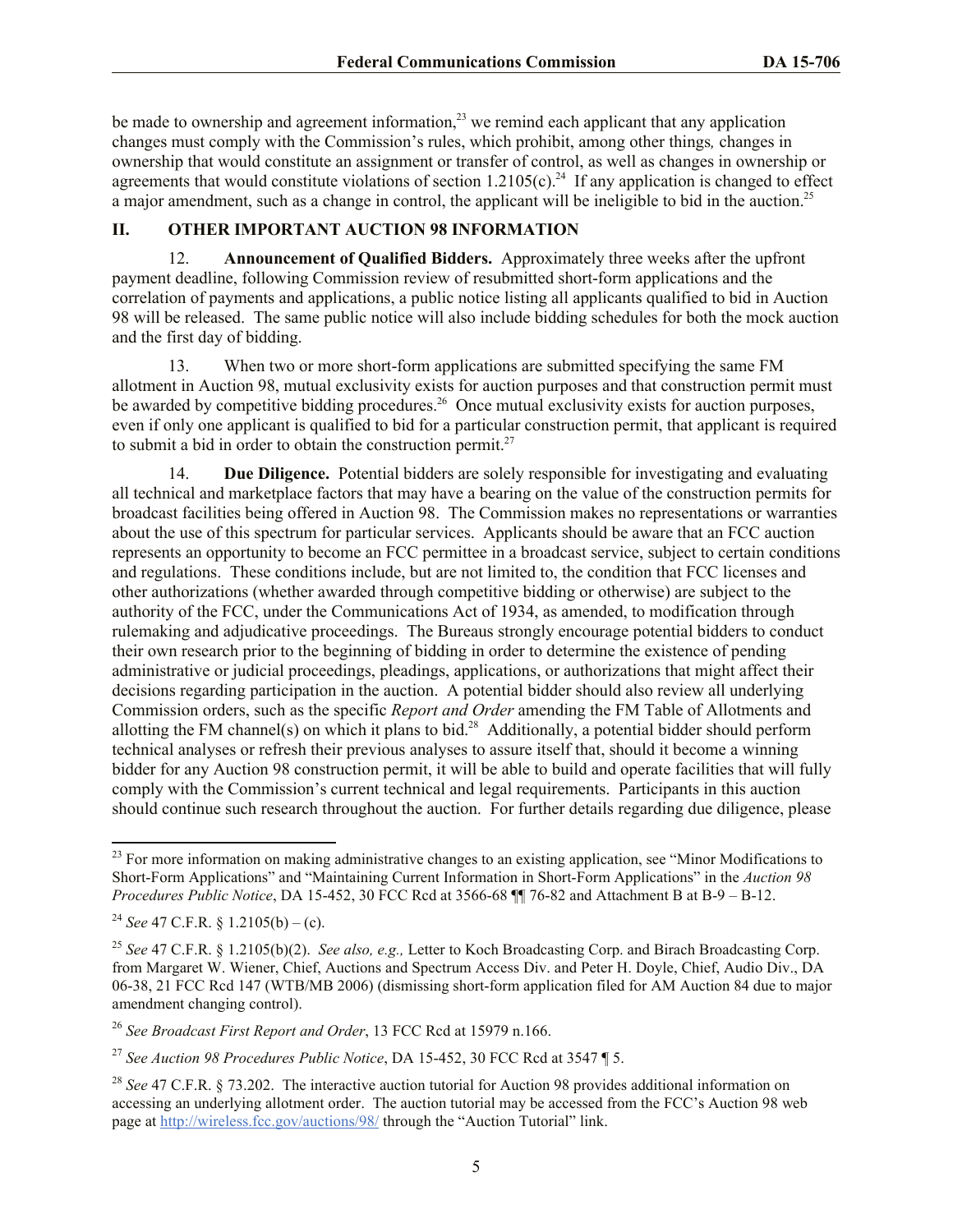refer to the *Auction 98 Procedures Public Notice*, section I.B.3.<sup>29</sup>

15. **New Entrant Bidding Credit Eligibility.** An applicant seeking a new entrant bidding credit must have indicated on its short-form application that it is claiming eligibility for a credit, along with the percentage of the bidding credit it is claiming.<sup>30</sup> The bidding credit percentage indicated on the short-form application as of the May 28, 2015, filing deadline is the maximum level of bidding credit that an applicant can claim for this auction.<sup>31</sup> Circumstances may arise after the short-form application deadline under which an applicant may no longer be eligible to claim a bidding credit or may only be eligible for a bidding credit at a lower percentage. This might be the case, for example, where the applicant or one of its attributable interest holders acquires an interest in another radio station after the May 28, 2015, deadline.<sup>32</sup> Any change affecting eligibility for the new entrant bidding credit must be reported immediately, and no later than five business days after the change occurs,<sup>33</sup> if the change could result in the reduction or loss of the credit originally claimed on the short-form application.<sup>34</sup> To report any change regarding its new entrant bidding credit eligibility claim, an applicant must submit a letter briefly summarizing the change by e-mail to the attention of Margaret Wiener, Chief, Auctions and Spectrum Access Division, Wireless Telecommunications Bureau, at the following address: auction98@fcc.gov.

16. **Prohibition of Certain Communications.** The Bureaus remind applicants that sections 1.2105(c) and 73.5002(d) of the Commission's rules prohibit applicants for construction permits in any of the same geographic license areas from communicating with each other about bids, bidding strategies, or settlements, which may include communications regarding the post-auction market structure, unless they have identified each other on their short-form applications (FCC Form 175) as parties with which they have entered into agreements pursuant to section  $1.2105(a)(2)(viii).$ <sup>35</sup> In broadcast services, the "geographic license area" is the market designation of the particular service.<sup>36</sup> For the FM service, the market designation is the particular vacant FM allotment (e.g., Hermitage, Arkansas, Channel 300A, MM-FM979-A). In Auction 98, this rule applies to applicants designating on the short-form application any of the same FM allotments.<sup>37</sup>

l <sup>29</sup> *See Auction 98 Procedures Public Notice*, DA 15-452, 30 FCC Rcd at 3555-56 ¶¶ 31-37.

<sup>30</sup> 47 C.F.R. § 73.5007.

 $31$  47 C.F.R. § 73.5007(a).

<sup>32</sup> Additional information on the new entrant bidding credit may be found in the *Auction 98 Procedures Public Notice*, DA 15-452, 30 FCC Rcd at 3560-63 ¶ 55-64.

 $33$  An applicant's obligation to make such amendment or modification to its pending application continues until it is made. *See* 47 C.F.R. §§ 1.65, 1.2105(b)(4); *see also Part 1 Procedural Amendments Order,* 25 FCC Rcd at 522-23 ¶¶ 6-8.

<sup>34</sup> The Commission has recognized that changes occurring subsequent to the short form application filing deadline which could serve as the basis for reducing or eliminating an applicant's previously claimed bidding credit eligibility may arise in a wide range of circumstances. *See* Policies to Promote Rural Radio Service and to Streamline Allotment and Assignment Procedures, MB Docket No. 09-52, *First Report and Order and Further Notice of Proposed Rule Making*, FCC 10-24, 25 FCC Rcd 1583, 1611-14 ¶¶ 57-63 (2010). *See also* 47 C.F.R. § 73.5007(a).

<sup>35</sup> *See* 47 C.F.R. §§ 1.2105(a)(2)(viii), 1.2105(c)(1) and 73.5002. *See also* Amendment of Part 1 of the Commission's Rules — Competitive Bidding Procedures, WT Docket No. 97-82, *Seventh Report and Order*, FCC 01-270, 16 FCC Rcd 17546 (2001) ("*Part 1 Seventh Report and Order*"); *Order on Reconsideration of the Third Report and Order*, *Fifth Report and Order*, *and Fourth Further Notice of Proposed Rule Making*, FCC 00-274, 15 FCC Rcd 15293, 15297-98 ¶¶ 7-8 (2000).

<sup>36</sup> *Part 1 Seventh Report and Order*, 16 FCC Rcd at 17549 n.12.

<sup>37</sup> Additional guidance on the requirements of sections 1.2105(c) and 73.5002(d) may be found in the *Auction 98 Procedures Public Notice. See Auction 98 Procedures Public Notice*, DA 15-452, 30 FCC Rcd at 3548-54 ¶¶ 8-28.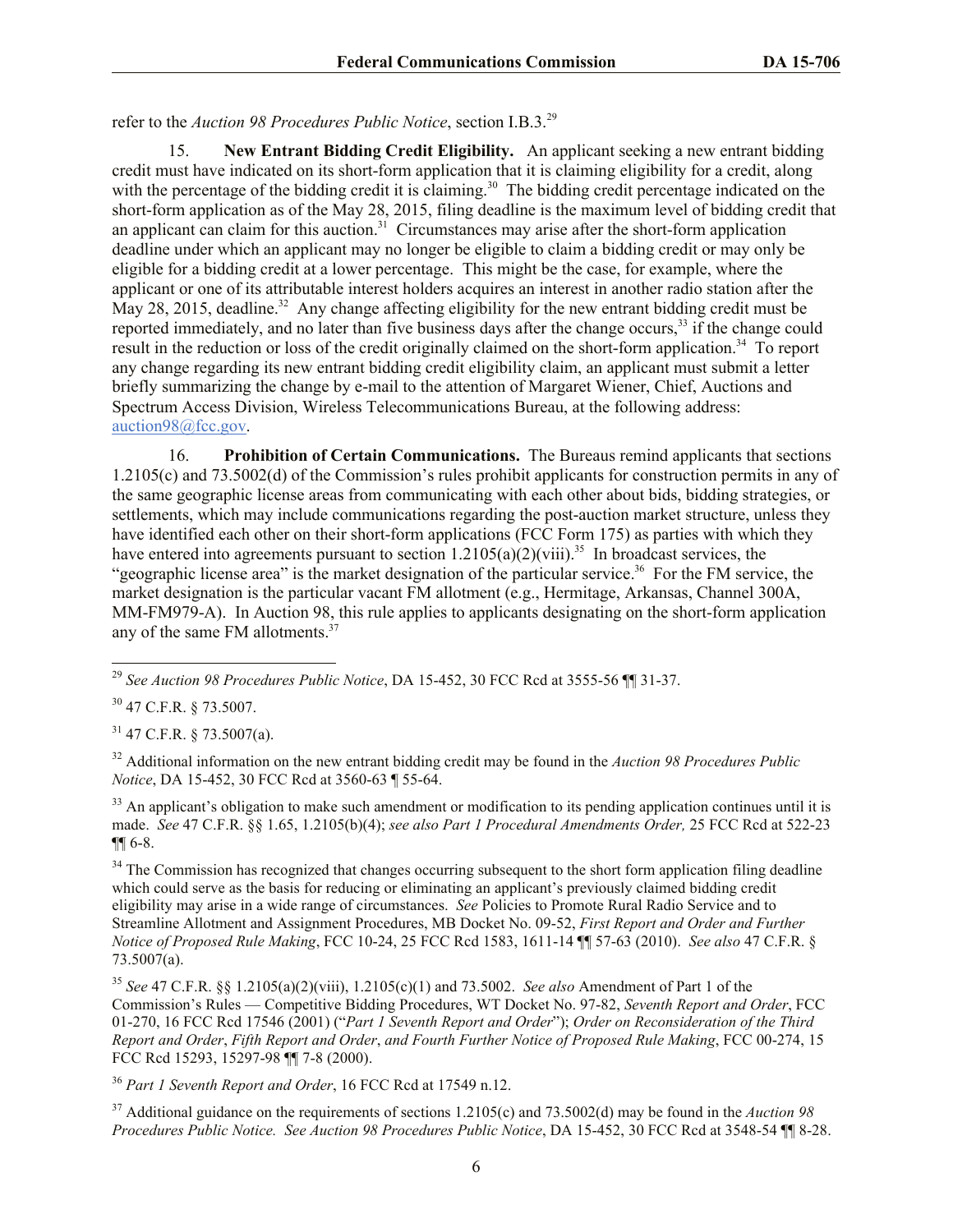17. This prohibition took effect as of the short-form application filing deadline, which for Auction 98 was May 28, 2015, at 6:00 p.m. ET, and ends at the post-auction down payment deadline, which will be announced in a public notice released shortly following close of bidding.<sup>38</sup> This **prohibition applies to all applicants regardless of whether such applicants become qualified bidders or actually bid.**<sup>39</sup>

18. We also emphasize that, for purposes of this prohibition, an "applicant" includes all controlling interests of the entity submitting a short-form application to participate in the auction including all officers and directors of that entity and all holders of partnership and other ownership interests and any stock interest amounting to 10 percent or more of the entity, or outstanding stock, or outstanding voting stock of the entity submitting a short-form application.<sup>40</sup> Thus, for example, a violation of section 1.2105(c) of the Commission's rules could occur when an individual serves as an officer and/or director for two or more competing applicants that have not disclosed an agreement on both short-form applications.<sup>41</sup> Therefore, applicants should continue to take precautionary steps to prevent prohibited communications between any of the entities or persons described covered by the prohibition.<sup>42</sup>

19. If parties had agreed in principle on all material terms of a bidding agreement(s), those parties must have been identified on the short-form application under section 1.2105(c), even if the agreement had not been reduced to writing. If parties had not agreed in principle by the short-form application filing deadline on May 28, 2015, an applicant should not have included the names of those parties on its application, and must not have continued negotiations.<sup>43</sup>

20. **Disclosure Obligations and Possible Sanctions***.* Section 1.65 and 1.2105(c) of the Commission's rules require each auction applicant to maintain the accuracy and completeness of information furnished in its pending application and to provide additional or corrected information within five days of a significant occurrence, or amend its short-form application no more than five days after the applicant becomes aware of the need for amendment.<sup>44</sup> In addition, section  $1.2105(c)(6)$  requires each

l

 $40$  47 C.F.R. § 1.2105(c)(7)(i).

<sup>41</sup> *See* e.g., Lotus Communications Corp., *Order*, DA 08-1364, 23 FCC Rcd 9107 (WTB 2008) (affirming finding of apparent violation of communication prohibitions of section 1.2105(c) when one individual served as officer for two competing auction applicants where applications disclosed no bidding arrangement); Letter to Colby M. May, TCCSA, Inc., from Barbara A. Kreisman, Chief, Video Division, and Margaret W. Wiener, Chief, Auctions & Spectrum Access Division, DA 05-2445, 20 FCC Rcd 14648 (WTB/MB 2005) (finding apparent violation of communication prohibitions of section 1.2105(c) where competing applicants shared same individual as an officer and director and reported having no bidding agreement).

<sup>42</sup> *See* Application of Nevada Wireless, *Memorandum Opinion and Order*, DA 98-1137, 13 FCC Rcd 11973, 11977- 78 ¶¶ 11-13 (WTB 1998). The Bureaus caution, however, that the mere existence of precautionary measures will not outweigh specific evidence of prohibited communications, nor will it preclude the initiation of an investigation when warranted. *Id*. at 11978 ¶ 13.

<sup>43</sup> *See* Wireless Telecommunications Bureau Clarifies Spectrum Auction Anti-Collusion Rules, *Public Notice*, DA 95-2244, 11 FCC Rcd 9645, 9646 (WTB 1995).

<sup>44</sup> 47 C.F.R. §§ 1.65, 1.2105(c). *See also Auction 98 Procedures Public Notice*, DA 15-452, 30 FCC Rcd at 3552-53 ¶¶ 21-23.

 $38$  47 C.F.R. § 1.2105(c)(1).

<sup>39</sup> See, e.g., Star Wireless, LLC, Forfeiture Order, DA 04-3026, 19 FCC Rcd 18626, 18627-28 ¶ 4 & n.19 (EB 2004), *order granted in part sub nom.*, Star Wireless, LLC and Northeast Communications of Wisconsin, Inc., *Order on Review*, FCC 07-80, 22 FCC Rcd 8943 (2007)("*Star and Northeast Review Order*"), *petition for review denied, Star Wireless, LLC v. FCC*, 522 F.3d 469 (D.C. Cir. 2008)(section 1.2105(c) applies to applicants regardless of whether they are qualified to bid); *Letter to Robert Pettit, Counsel to Noverr Publishing, Inc., from Margaret W. Wiener, Chief, Auctions and Industry Analysis Division*, DA 00-2905, 16 FCC Rcd 10080 (WTB 2000) (declining to exempt an applicant' s controlling interest from coverage by the communication prohibitions of section 1.2105(c), even though the applicant never made an upfront payment for the auction and was not listed as a qualified bidder).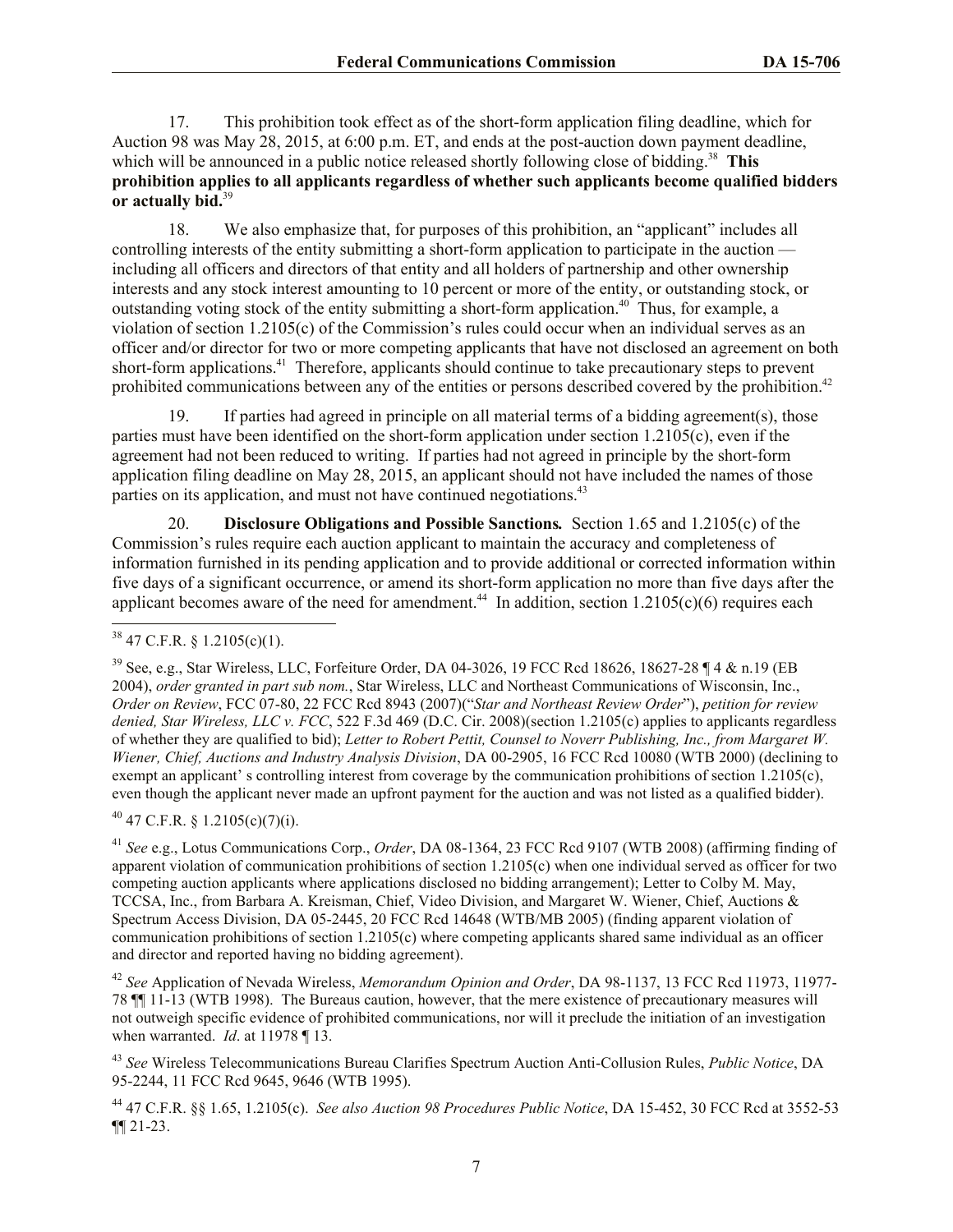auction applicant to report a prohibited discussion or disclosure regarding bids or bidding strategy to the Commission in writing immediately, but in no case later than five business days after the communication occurs, even if the communication does not result in an agreement or understanding regarding bids or bidding strategy that must be reported under section 1.65.<sup>45</sup> The Commission has clarified that each applicant's obligation to report any such communication continues beyond the five-day period after the communication is made, even if the report is not made within the five-day period.<sup>46</sup>

21. **Reporting Prohibited Communications**. A party reporting any communication pursuant to sections  $1.65$  or  $1.2105(c)(6)$  must take care to ensure that any report of a prohibited communication does not itself give rise to a violation of section 1.2105(c). For example, a party's report of a prohibited communication could violate the rule by communicating prohibited information to other applicants through the use of Commission filing procedures that would allow such materials to be made available for public inspection.

22. The Commission amended section 1.2105(c) to minimize the risk of inadvertent dissemination of information by requiring any party to file only a single report concerning a prohibited communication and to file that report with Commission personnel expressly charged with administering the Commission's auctions.<sup>47</sup> Pursuant to the amended rule, any report required by section  $1.2105(c)$ must be filed consistent with the instructions set forth in the *Auction 98 Procedures Public Notice*. 48 Any such report must be filed immediately with the Chief of the Auctions and Spectrum Access Division, Wireless Telecommunication Bureau and either submitted by e-mail to Margaret W. Wiener at the following email address: auction98@fcc.gov or delivered to the following address: Margaret W. Wiener, Chief, Auctions and Spectrum Access Division, Wireless Telecommunications Bureau, Federal Communications Commission, 445 12<sup>th</sup> Street, SW, Room 6423, Washington, DC 20554. Any party submitting such a report should include a cover sheet to avoid the inadvertent dissemination of information contained in the report.

23. A party seeking to report such a prohibited communication should consider submitting its report with a request that the report or portions of the submission be withheld from public inspection.<sup>49</sup> Any such party is also encouraged to consult with the Auctions and Spectrum Access Division staff if it has any questions about the procedures for submitting such reports.<sup>50</sup> The *Auction 98 Procedures Public Notice* provides additional guidance on procedures for submitting application-related information.<sup>51</sup>

24. Each applicant that is a winning bidder will be required to disclose in its long-form application the specific terms, conditions, and parties involved in any bidding consortia, joint ventures, partnerships, or other agreements, understandings or arrangements entered into relating to the competitive bidding process.<sup>52</sup> Any applicant found to have violated section  $1.2105(c)$  of the Commission's rules may

l <sup>45</sup> 47 C.F.R. § 1.2105(c)(6); *see also Part 1 Seventh Report and Order*, 16 FCC Rcd at 17553-55 ¶¶ 13-17.

<sup>46</sup> *See* Service Rules for the 698-746, 747-762 and 777-792 MHz Bands, WT Docket No. 06-150, *Second Report and Order*, FCC 07-132, 22 FCC Rcd 15289, 15395 ¶¶ 285-86 (2007).

<sup>47</sup> *Part 1 Procedural Amendments Order*, 25 FCC Rcd at 522 ¶ 4.

<sup>48</sup> *Auction 98 Procedures Public Notice*, DA 15-452, 30 FCC Rcd at 3552-53 ¶¶ 21-26.

<sup>49</sup> *See* 47 C.F.R. § 0.459 (requests that materials or information submitted to the Commission be withheld from public inspection). Filers requesting confidential treatment of documents, must be sure that the cover page of the filing prominently displays that the documents seek confidential treatment. For example, a filing might include a cover page stamped with "Request for Confidential Treatment Attached" or "Not for Public Inspection." Any such request must cover all of the material to which the request applies. *See* 47 C.F.R. § 0.459(a).

<sup>50</sup> *See* section III. "Contact Information" below.

<sup>51</sup> *See Auction 98 Procedures Public Notice*, DA 15-452, 30 FCC Rcd at 3566-68 ¶¶ 76-82.

<sup>52</sup> *See* 47 C.F.R. § 1.2107(d).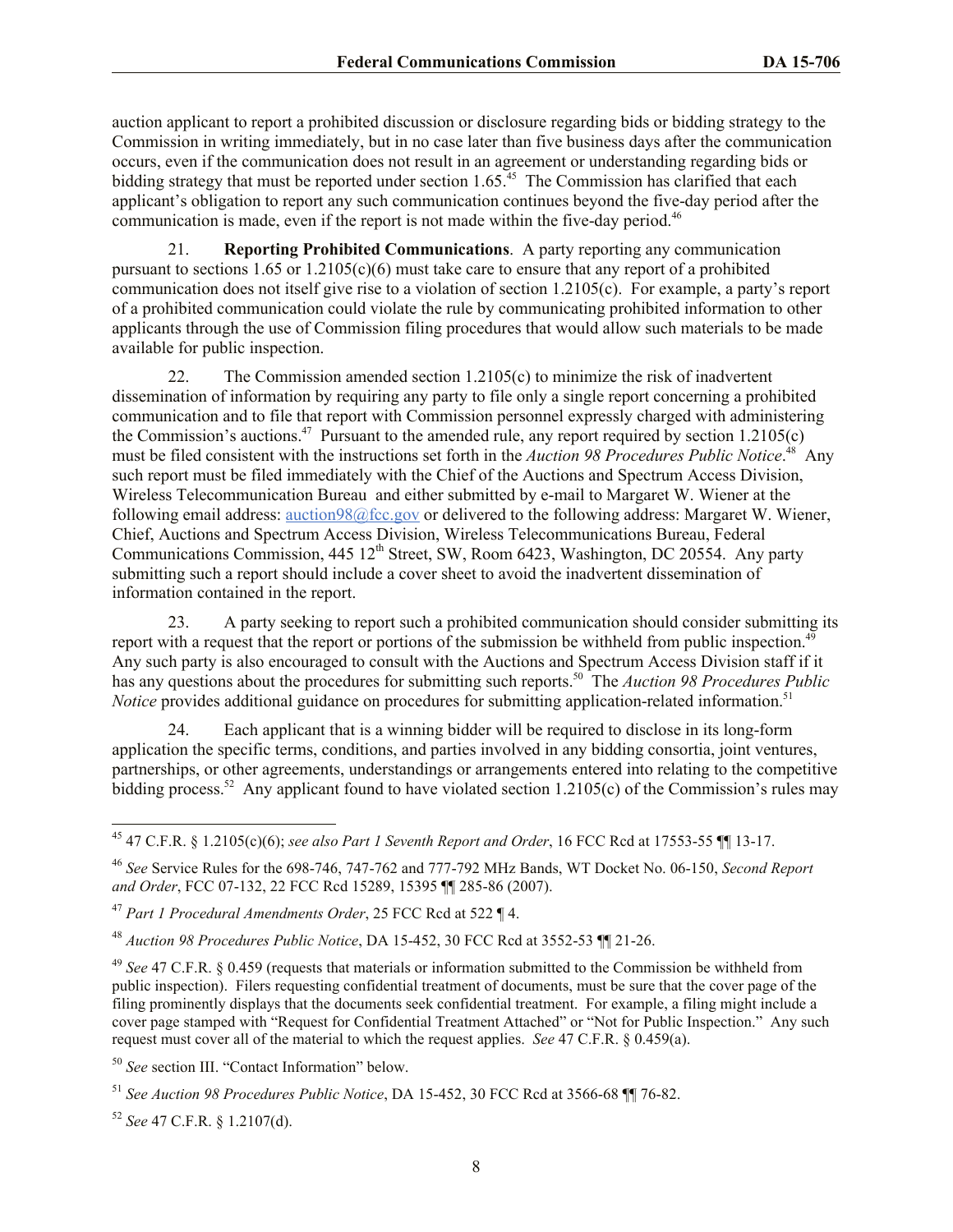be subject to sanctions.<sup>53</sup> In addition, we remind applicants that they are subject to the antitrust laws, which are designed to prevent anti-competitive behavior in the marketplace.<sup>54</sup> If an applicant is found to have violated the antitrust laws or the Commission's rules in connection with its participation in the competitive bidding process, it may be subject to forfeiture of its upfront payment, down payment, or full bid amount, and may be prohibited from participating in future auctions, among other sanctions.<sup>55</sup>

25. **Ex Parte Rule.** Applicants should also be aware that the Commission has generally treated mutually exclusive short-form applications to participate in the auctions process as exempt proceedings and, therefore, not subject to the *ex parte* prohibitions that pertain to restricted proceedings.<sup>56</sup>

26. **Mock Auction.** All qualified bidders will be eligible to participate in a mock auction on Monday, July 20, 2015. The Bureaus encourage all qualified bidders to take advantage of this opportunity to become familiar with the FCC's Auction System. In the public notice announcing the qualified bidders, the Bureaus will announce the bidding schedule for the mock auction. The mock auction will be conducted over the Internet, and telephonic bidding will be available as well.

27. **Electronic Bidding.** Applicants are reminded that qualified bidders are eligible to bid either electronically or telephonically and should specify their bidding preference on the FCC Form 175, if they have not already done so.

28. Bidders can access the FCC Auction System over the Internet. The following software is required to use the FCC Auction System:

- Web Browser, either of the following is recommended:
	- o Microsoft® Internet Explorer 8.0 or higher,
	- o Mozilla® Firefox® 3.5 or higher.
- PDF Viewer: Adobe Acrobat Reader 5.0 or higher (available at http://www.adobe.com)
- Minimum Screen Resolution: 1024 x 768
- 29. Currently, the Apple<sup>®</sup> Mac OS<sup>®</sup> is not supported.

30. **Post-Auction Procedures.** Shortly after bidding has ended, the Commission will issue a public notice declaring the auction closed, identifying the winning bidders, and establishing the deadlines for submitting down payments and final payments.<sup>57</sup> Winning bidders must submit electronically a properly-completed long-form application (FCC Form 301, Application for Construction Permit for Commercial Broadcast Station), and required exhibits for each construction permit won through Auction

l <sup>53</sup> *See* 47 C.F.R. §§ 1.2105(c), 1.2109(d).

<sup>54</sup>*See* Amendment of Part 1 of the Commission's Rules – Competitive Bidding Procedures, WT Docket No. 97-82, *Third Further Notice of Proposed Rulemaking*, FCC 99-384, 14 FCC Rcd 21558, 21560-61 ¶ 4 & n.17 (1999) quoting Implementation of Section 309(j) of the Communications Act – Competitive Bidding, PP Docket No. 93- 253, *Memorandum Opinion and Order*, FCC 94-295, 9 FCC Rcd 7694, 7689 ¶ 12 (1994) ("[W]e wish to emphasize that all applicants and their owners continue to be subject to existing antitrust laws. Applicants should note that conduct that is permissible under the Commission's Rules may be prohibited by the antitrust laws."); Implementation of Section 309(j) of the Communications Act – Competitive Bidding, PP Docket No. 93-253, *Fourth Memorandum Opinion and Order*, FCC 94-264, 9 FCC Rcd 6858, 6869 n. 134 (1994)("[A]pplicants will also be subject to existing antitrust laws.").

<sup>55</sup> *See* 47 C.F.R. § 1.2109(d); *see also Competitive Bidding Second Report and Order*, 9 FCC Rcd at 2388 ¶ 226.

<sup>56</sup> *See* "Commission Announces that Mutually Exclusive 'Short-Form' Applications (Form 175) to Participate in Competitive Bidding Process ('Auctions') Are Treated as Exempt for *Ex Parte* Purposes," *Public Notice*, FCC 94- 283, 9 FCC Rcd 6760 (1994). *See also* 47 C.F.R. § 1.1202(d)(1) Note 1.

<sup>57</sup> For more details on these payments and procedures, *see Auction 98 Procedures Public Notice*, DA 15-452, 30 FCC Rcd at 3583-85 ¶¶ 163-171.